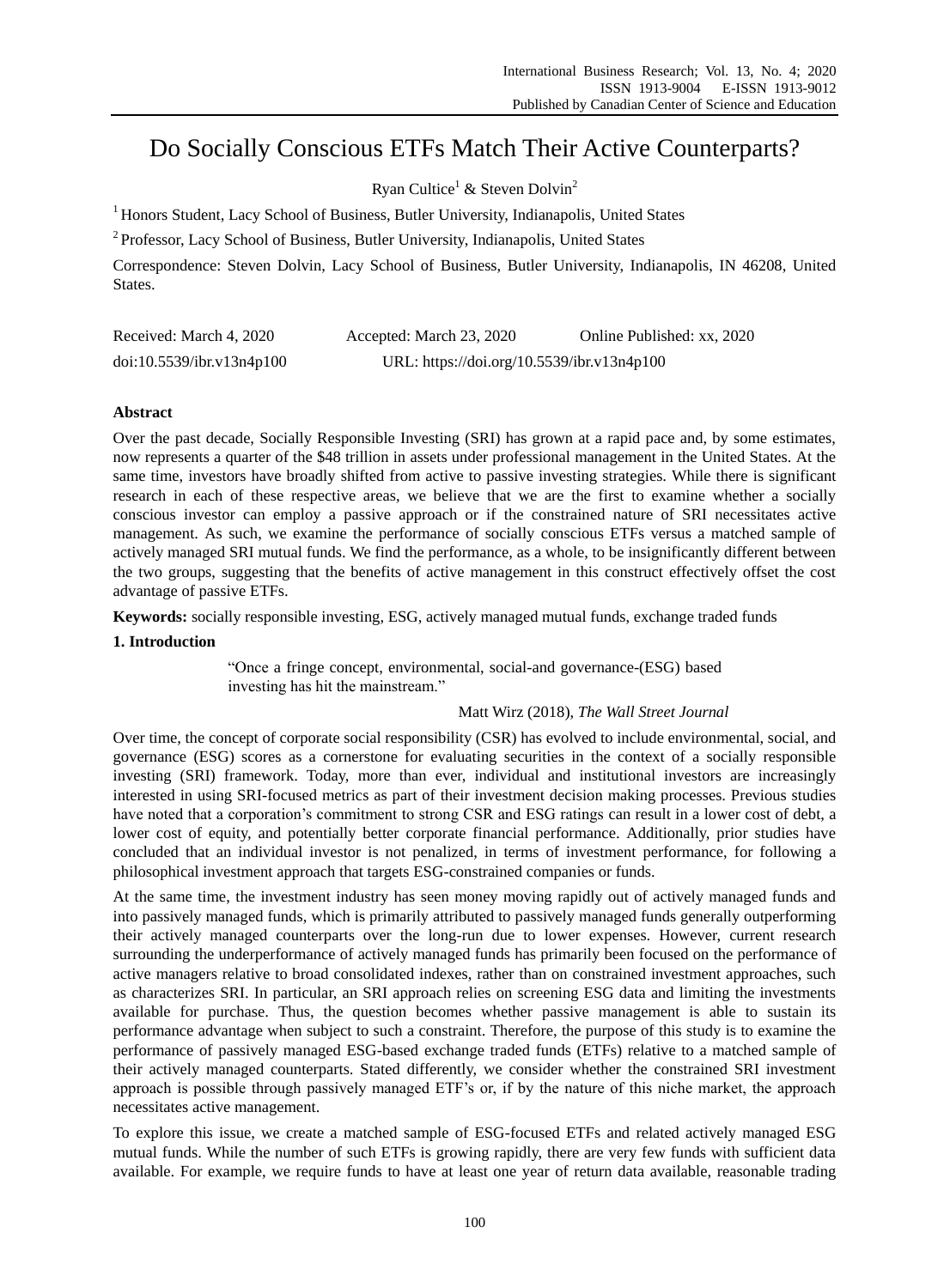volume, and a stated sustainability mandate. As such, our sample is limited to 28 passively managed ETFs. We understand that the small sample may reduce the significance and reach of our findings, but we believe our contributions are meaningful given the infancy of this area and the increasing focus on it.

As expected, in a univariate setting we find that the ETFs have lower expense ratios than their actively managed counterparts. We also find, however, that the ESG-focused ETFs have returns (absolute and risk-adjusted) that are insignificantly different from the actively managed mutual funds. Moreover, when we apply a multivariate framework, we find that there continues to be no difference in risk level or performance between the passive ESG ETFs and their actively managed mutual fund counterparts.

These findings have meaningful implications. First, we conclude that socially conscious investors have the same choice as more traditional investors  $-$  i.e., they are able to choose low-cost ETFs to employ their investment strategy. Second, however, we note that the typical outperformance we see with passive management is non-existent, at least in our initial sample. Thus, employing SRI practices does seem to benefit, at least to some extent, from active management. Taken together, our findings suggest that SRI investors could follow either an active or passive approach and expect to earn similar risk-adjusted returns, with the apparent cost advantage of the ETFs offsetting the active benefit within the SRI investment structure.

# **2. Background and Literature Review**

#### *2.1 Corporate Social Responsibility*

The modern concept of Corporate Social Responsibility (CSR) has evolved extensively since the countervailing framework developed by Milton Friedman*.* Friedman (1970) argued that only people themselves can have responsibilities, whereas corporations act as artificial people and therefore cannot have responsibilities. According to Freidman (1970), an employee of a corporation has a responsibility to their employer, and this responsibility is to "make as much money as possible while conforming to the basic rules of society." Although the employee may have other moral obligations, or social responsibilities, Friedman (1970) argues that when pursuing these, the employee is acting as a principal, not an agent, as the employee is spending their own time and money in pursuit of such social responsibilities. Freidman (1970) therefore concludes that "there is one and only one social responsibility of business – to use its resources and engage in activities designed to increase its profits so long as it stays within the rules of the game."

Despite Friedman's view, the modern concept of CSR has gained much traction over the past few decades due to national crises and scandals, such as Watergate and the Vietnam War (Epstein, 1989). Howard Bowen (1953), known as the father of CSR, first defined CSR as "the obligations of businessmen to pursue those policies, to make those decisions, or to follow those lines of action which are desirable in terms of the objectives and values of our society." In its infancy stage, CSR mainly revolved around corporate resources being used to pursue social ends, corporate philanthropy, and volunteerism, but as CSR gained traction its definition has been modified over the decades to include the concept of "the triple bottom line," which is the goal of creating social, environmental, *and* financial benefits (Fulton, Kahn & Sharples, 2013),

As the notion of CSR became more popular, Freeman and McVea (2000) advanced the idea that the owners of a corporation expanded to more than those with just a financial stake in the company. Freeman and McVea argue that to better ensure long-term sustainability, managers of a corporation must consider actions in terms of many different groups, such as the government, the community and employees. Following these principles, shareholders began demanding additional transparency regarding corporate performance that goes beyond traditional financial measures.

As the concept of CSR has evolved into a more modern definition, CSR has begun to formally adopt measures of environmental, social and governance (ESG) qualities. Or, in the words of Fulton, Kahn and Sharples (2013), it is "evident that CSR has essentially evolved into ESG." Although mandates for reporting ESG scores in annual reports are not required legally, many corporations are beginning to report this information voluntarily. Consistent with this view, in their Survey of Corporate Responsibility Reporting, KPMG (2017) found that 93% of the world's largest 250 companies are reporting CSR statistics and measures in their annual reports, compared to only 35% reporting CSR measures in 1999. Moreover, the Governance & Accountability Institute (2018) reports that 85% of the companies in the S&P 500 published Corporate Responsibility Reports in 2017, compared to only 20% in 2011.

With such an emerging interest in CSR/ESG reporting, many studies have examined the link between CSR and the corporate cost of capital. For example, Goss and Roberts (2011) find that corporations with CSR "concerns" pay between 7 and 18 basis points more on loan spreads as compared to those corporations with a strong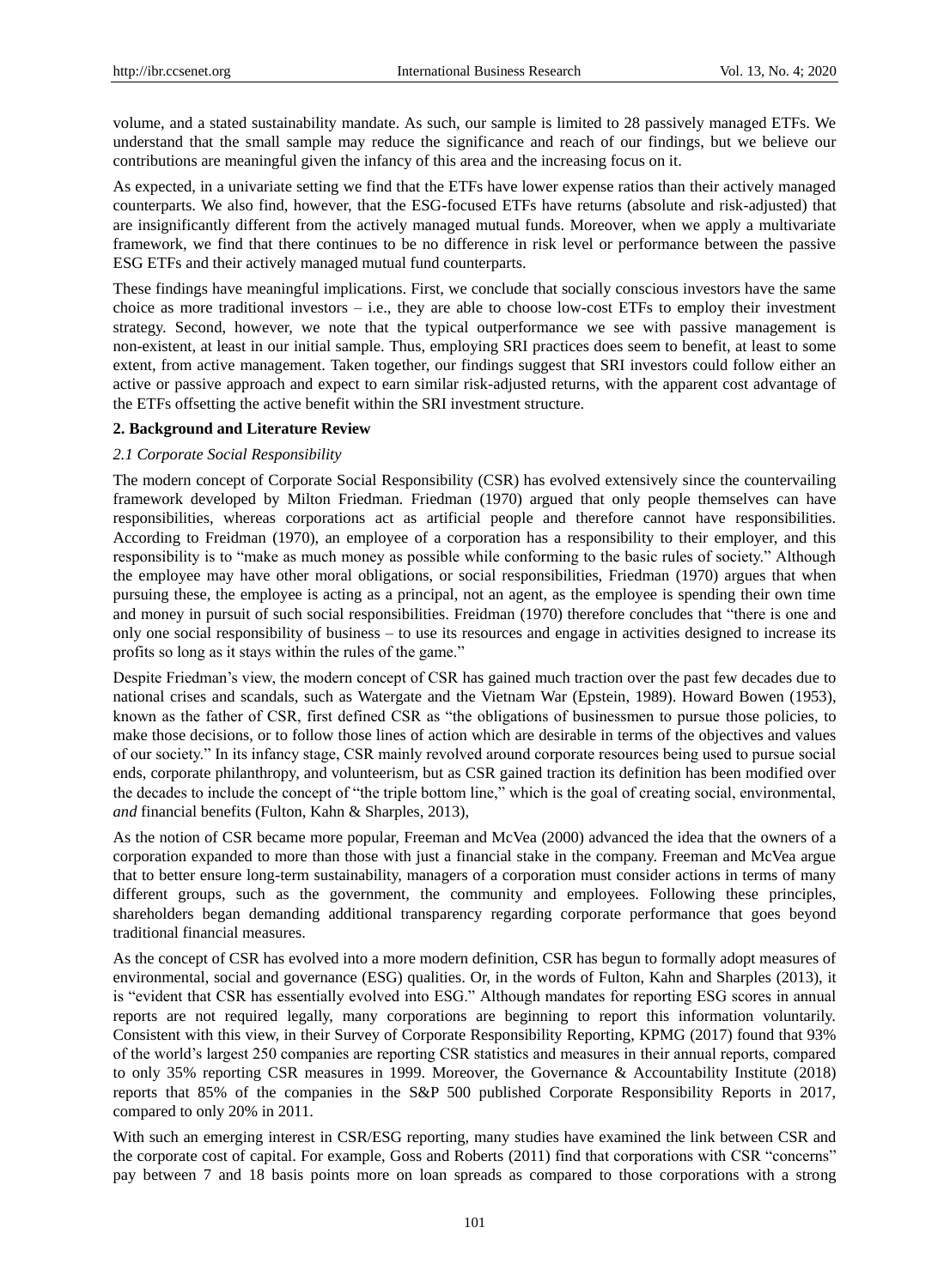commitment to CSR. In addition, Clark and Viehs (2014) report that corporations with higher CSR quality are subject to higher bond ratings because lenders view a commitment to CSR as an effective risk mitigation tool. From an equity standpoint, Ghoul, Guedhami, Kwok, and Mishra (2011) examine the link between CSR and equity financing and find that "firms demonstrating stronger CSR scores find cheaper equity financing, as their adherence to socially responsible practices improves company valuation and diminishes risk." From a broader standpoint, these findings do not appear to be unique. In particular, in a comprehensive report that aggregated 19 different studies, Fulton, Kahn and Sharples (2013) find that in 100% of the cases examined, corporations with higher CSR quality had a lower cost of capital in terms of both debt and equity financing.

From an investment perspective, the most important question to answer is whether enhanced CSR results in improved corporate financial performance (CFP). All else equal, the lower cost of capital should increase equity values. However, if firms avoid profit generating activities or if CSR is more costly, then net returns might be lower. Given the competing influences, it is not surprising that many studies have produced mixed results.

With the relative newness of CSR in general, much of the disparity in results, however, may be related to inconsistent working definitions of what CSR (and ESG) actually entail. Despite this, in a report that aggregated findings from over 2,000 studies, Friede, Busch and Bassen (2015) stated that "the results show that the business case for ESG investing is empirically very well founded. Roughly 90% of the studies find a nonnegative ESG-CFP relation." In addition, Orlitzky, Schmidt and Rynes (2003) suggest that studies that concluded CSR either has a negative, or no impact on CFP, had errors in CSR definitions. With all this in mind, it is not surprising that the definitions of CSR/ESG/SRI continue to evolve.

#### *2.2 A Brief History of Socially Responsible Investing*

The UK Investment Forum describes socially responsible investing (SRI) as "investments enabling investors to combine financial objectives with their social values" (see Munoz-Torres, Fernandez-Izquierdo, & Balaguer-Franch, 2004). While CSR encourages corporations to pursue desirable societal goals and outcomes, SRI allows individual investors to invest money in funds that align with their societal goals. Similar to the evolution of CSR, SRI was not initiated by Wall Street analysts, but rather, Schueth (2003) notes that the movement was primarily consumer-driven. Moreover, Fulton, Kahn and Sharples (2013) suggest that, in a sense, CSR is the corporate form of, or response to, SRI.

The origins of SRI date back to ancient biblical times where Jewish law instructed followers how to invest ethically. In fact, over 300 years ago, John Wesley, the founder of Methodism, stated that the second most important subject in the New Testament was how to use money. For centuries, those whose religious traditions included nonviolence have generally embraced SRI. In these cases, the earliest history of SRI typically followed an exclusionary approach, i.e., "thou shalt not support sinful practices." This approach has manifested itself in funds that avoid investing in so-called "sin stocks," or those companies that make alcohol, tobacco or gambling products.

Similar to how CSR gained traction out of national crises and scandals, the modern concepts of SRI gained popularity in the 1960s as the Vietnam War, Watergate, Civil Rights movement and concerns over equality were ripping through the US (Schueth, 2003). As the Vietnam War became more unpopular, people began looking for ways to boycott this cause within their investment portfolios. Around 1970, people identified Agent Orange, a toxin sprayed over Vietnam during the war, as a controversial weapon. Investors then began pulling money from Dow Chemical, the maker of Agent Orange. The national crisis of the Vietnam War proved to be the main catalyst for the increased attention and popularity of SRI (Townsend, 2017).

By the 1990's interest in SRI had increased significantly, resulting in a growing number of related investment products. In fact, the SRI approach had gained so much popularity that an index was created to measure general SRI performance. Specifically, the Domini Social Index was created to track the performance of 400 large capitalization U.S. Corporations that were considered to be the most socially responsible based on a prescribed set of social and environmental criteria.

Until recently, however, SRI investing has lacked a formal definition. As such, as more investors have migrated into this area, there has been an increased focus on providing objective measures for determining funds and companies that are socially responsible. As a result, the industry has begun to adopt ESG (i.e., environmental, social and governance) scores as the primary tool for gauging a company's, or fund's, level of social responsibility. While SRI provides a broad framework for defining ethical investing, ESG scores provide objective factors and data to actually implement an SRI philosophy. The notion of SRI has been around for centuries, while ESG factors have been advanced throughout the past decade as different governing bodies, such as the UN Principles for Responsible Investment, have begun to collect and report more ESG data.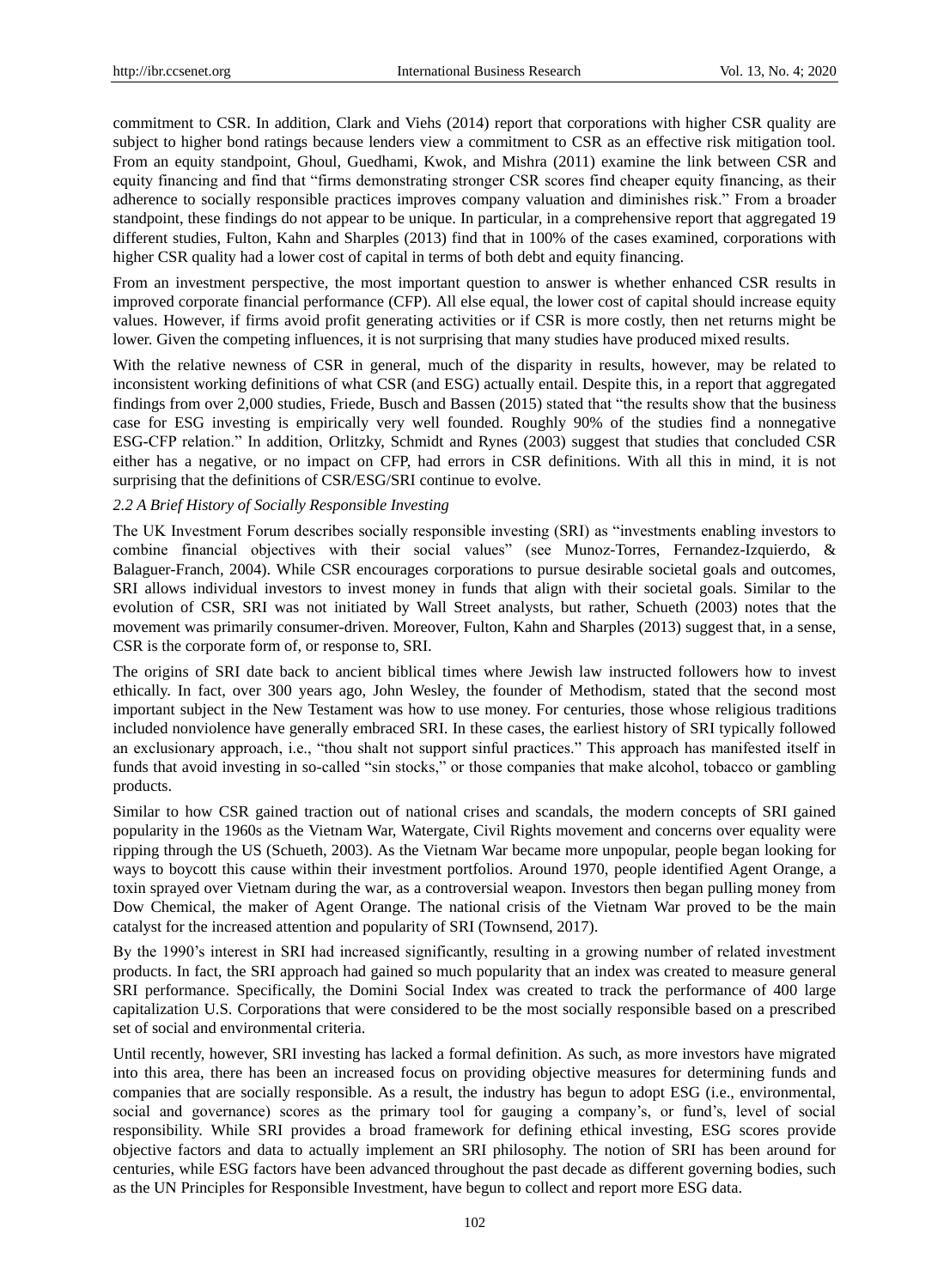As a first step in ESG scoring, the chart below from The Forum for Sustainable and Responsible Investment (USSIF, 2017) shows common characteristics of ESG funds. ESG data includes environmental data (such as carbon emissions), social data (such as employee diversity), and governance data (such as anticorruption statistics).

| <b>Environmental</b>                                                                                                                                                              | Social                                                                                                                                                            | Governance                                                                                                                             |
|-----------------------------------------------------------------------------------------------------------------------------------------------------------------------------------|-------------------------------------------------------------------------------------------------------------------------------------------------------------------|----------------------------------------------------------------------------------------------------------------------------------------|
| Water use and conservation<br>Sustainable<br>natural<br>resources/agriculture<br>Pollution/toxins<br>Clean technology<br>Climate change/carbon use<br>Green building/smart growth | Workplace safety<br>Labor relations<br>Workplace benefits<br>Diversity and anti-bias issues<br>Avoidance of tobacco and<br>other harmful products<br>Human rights | political<br>Corporate<br>contributions<br>Executive compensation<br>Board diversity<br>Anti-corruption policies<br>Board independence |

In the past two decades, there has been substantial growth in the number of companies that report statistics regarding underlying ESG practices, as well as those who collect and analyze it. For example, according to Amel-Zaded and Serafeim (2018), thirty years ago fewer than 20 companies reported ESG data, whereas in 2016, over 9,000 companies reported ESG data. Perhaps due to increased ESG reporting and collection, recent statistics from JP Morgan (2018) show that SRI is moving more mainstream every year. As of April 2018, JP Morgan estimated that globally there is almost \$23 trillion of estimated SRI assets under management (AUM).

The USSIF (2018) found that SRI assets in the US have a compounded annual growth rate of almost 14% since statistics on SRI investment began in 1995. With increased data availability and investor interest, USSIF (2018) found that assets of funds that focus on sustainable investing have grown over 38% since 2016. Overall, assets invested in SRI-related products in the U.S. total approximately \$12 trillion, which is about 25% of the \$48 trillion under professional management in the U.S. The growth highlighted by these changes illustrates the increasing interest in SRI investing.

Of the almost \$12 trillion of SRI AUM in the United States, roughly 64% is managed through undisclosed investment vehicles, which shows the limited nature of voluntary disclosures amongst those incorporating ESG criteria. Registered investment companies make up 22% of the total SRI AUM in the US. There are over 600 mutual funds that promise to include ESG screening when selecting investments, with almost \$2.6 trillion of AU. This compares to ESG ETFs having only \$7B of AUM, which illustrates the newness of this specific area.

Despite the significant disparity between the AUM of ESG mutual funds compared to ESG ETFs in the US, JP Morgan (2018) found that the popularity of ESG ETFs has been surging since 2016. In fact, between 2016 and 2017, there were 22 ESG focused ETFs launched in the US alone, accounting for 10% of all new funds launched over that time. As of April 2018, there were over 100 ESG-focused ETFs that accounted for \$11 billion globally. This surge in popularity adds to the importance of conducting research in this area.

# *2.3 Environmental, Social and Governance (ESG) Fund Performance*

With the significant increase in SRI investing, as evidenced by the large amount of fund flows into this area, the standing question became whether following an SRI approach required sacrificing investment return. To answer this question, Dolvin, Fulkerson and Krukover (2019) examine if there is any penalty in terms of return for investors who followed this philosophical approach compared to those investors that did not. They find that funds with high sustainability scores as rated by Morningstar have about the same risk adjusted return as compared to other funds. This suggests that investors of ESG funds do not sacrifice return by following their philosophical approach to investing.

Although there is not much difference in risk-adjusted returns between ESG funds and other funds, Dolvin, Fulkerson, Krukover (2019) find that there is a difference in risk profile since ESG funds are primarily concentrated in large cap stocks, which leads to a potential sacrifice in diversity of the overall portfolio. Other studies (e.g., O'Brien, Liao & Campagna, 2017), however, find that although an SRI approach does come with a limited range of investment opportunities, it does not come with additional risk as their sample yielded similar Sharpe ratios and standard deviations for both the SRI indexes and their broad market counterparts. Additionally, Morgan Stanley (2015) found that SRI mutual funds had equal or higher returns, and equal or lower volatility when compared to traditional mutual funds. Taken as a whole, these results, at a minimum, suggest that social investors are able to follow their preferred philosophy without sacrificing investment return.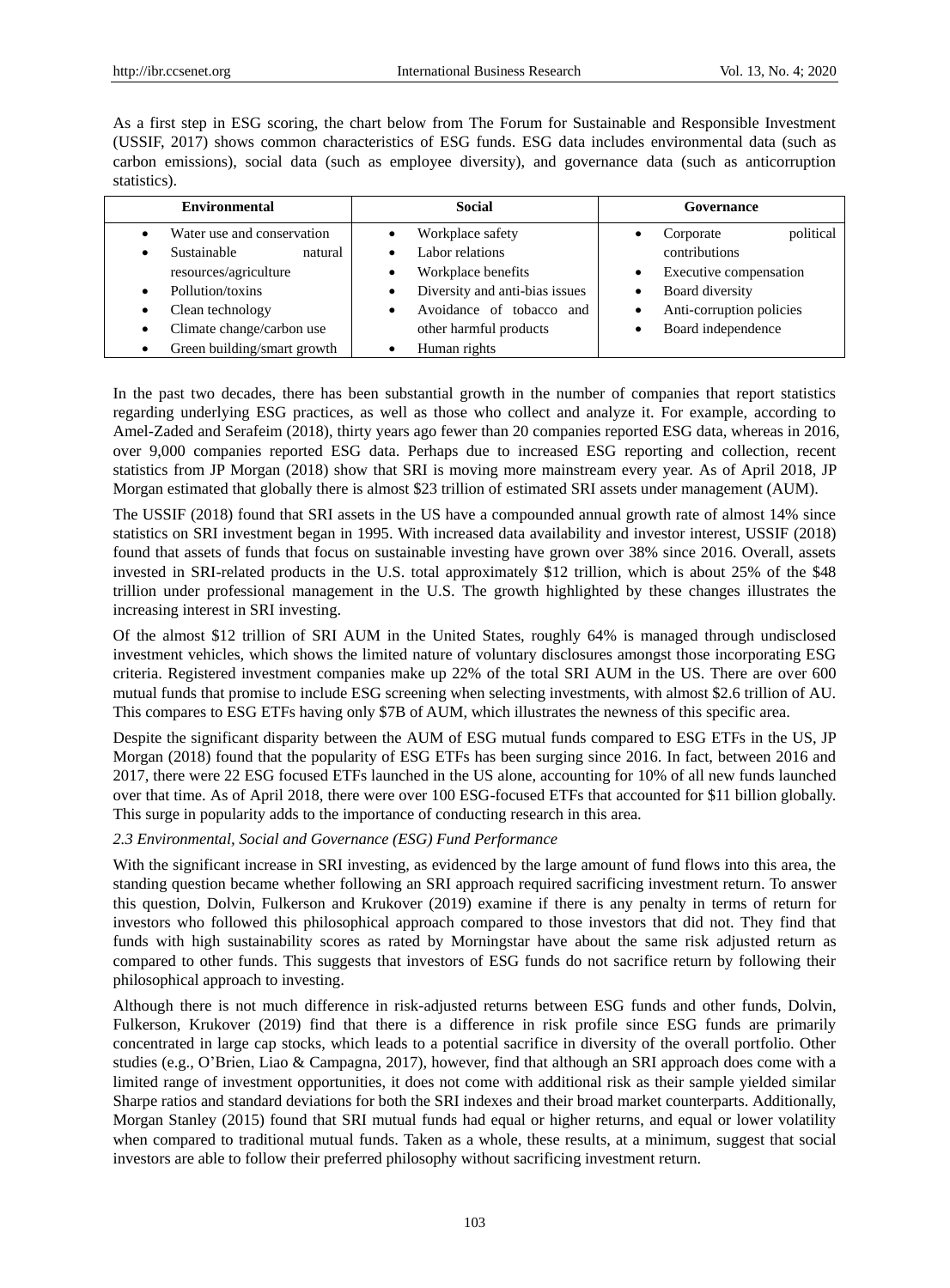#### *2.4 Active vs. Passive Management*

In modern investments, investors must make a broad choice: active vs. passive investing. At the fund level, those who choose to be active investors generally resort to mutual funds. Such active management generally comes with higher expenses, particularly when compared to passive counterparts. Whether or not the higher fee paid to the active manager results in better performance is the framework for the active versus passive debate. Investors who prefer a passive approach can choose a passively managed mutual fund or an exchange traded fund (ETF) that tracks a specific index.

There has been much debate over which investment style provides the best return: actively managed mutual funds or passively managed ETFs. Advocates of actively managed mutual funds argue that rigorous research, sophisticated portfolio construction, and the personal touch of a portfolio manager leads to picking stocks that can outperform indexes. On the other hand, advocates of passively managed indexes and ETFs argue that it is very difficult to beat the market, and, instead, this approach tries to match the return of the overall market, at a much lower cost. After the high fees that come along with active management, advocates of passive management argue that returns should be similar between the two approaches (if not better for passive funds). Essentially, active management believes that markets are not always perfect and, by identifying market inefficiencies, it is possible to select stocks to beat the market. Passive management, however, is rooted in the efficient market hypothesis and relies on the fact that it is very difficult to consistently beat the market.

Although there has been an ongoing argument over which management style performs the best, there has been a noticeable change in fund flows out of actively managed styles and into passively managed styles. Since their introduction in 1993, the Investment Company Institute (ICI Global, 2018) reports that assets in ETFs have grown to over \$4.3 trillion as of mid-2018. As a whole, in 2016, Petruno (2017) notes that passively managed funds accounted for 42 percent of the total money invested in the U.S. stock market. In fact, Stein (2018) reports that market experts predict passive investments to overtake active funds in proportion by the end of 2019.

With this question at hand, extensive research has been conducted analyzing whether an actively managed portfolio provides more value than a passively managed portfolio, especially given the greater expense ratios that come along with actively managed funds. Specifically, Prondzinski (2010) analyzed the performance of different types of actively managed mutual funds compared to passive counterparts over 1995-2008 to see which management style resulted in better performance. To measure performance, Prondzinski (2010) used the Sharpe ratio, which is the average return the fund earned in excess of the risk-free rate, scaled by its standard deviation. Prondzinski (2010) concluded that the Sharpe ratio was significantly greater for actively managed funds in 16% of the tests, while the Sharpe ratio was significantly greater for passively managed funds 84% of the time.

Prondzinski (2010) segmented the results where the Sharpe ratio was greater for actively managed funds and found the only time this occurred was when the funds were mid-cap blends, small-cap blends, or small-cap value funds. Prodzinski (2010) further separated these results into time segments that reflected bull and bear markets and found no correlation between market performance and which management style performed better. These results suggest that passively managed large cap funds outperformed their passive counterparts in all tests Prondzinski completed from 1995-2008. These findings are important considering that many ESG funds have a large-cap focus. Overall, Prondzinski (2010) concluded that, in the long-run, passive management resulted in better performance than active management, suggesting that the higher fees associated with active management do not generate additional value for investors.

#### **3. Contribution**

Based on existing research, we can make four primary conclusions. First, SRI is becoming more mainstream and attracting more attention as the fund flows into SRI-based funds are increasing rapidly. Second, the growing collection of ESG data has provided investors an increasingly objective way to evaluate SRI investments. Third, passive investing has become more prevalent due to an increased awareness of the impact of higher fees on net returns. Fourth, ESG-focused ETFs are surging in popularity (and number) and are attracting new fund flows. The unknown issue, however, is whether the passive ETF structure is capable of retaining its performance advantage in a constrained (i.e., ESG) investment framework. Meaning, if I as an investor wish to undertake an SRI approach, does this, by its restrictive nature, necessitate active investing, or can passive ETF index funds provide the same investment philosophy with lower costs and equivalent (or even higher) returns? That is the question we aim to answer.

If we find that passively managed ESG ETFs perform just as well as (or better than) their active counterparts, then we may conclude that SRI investors can choose passive ESG-focused ETFs to implement their investment philosophy without losing any perceived benefits of active management. If we find that our passive sample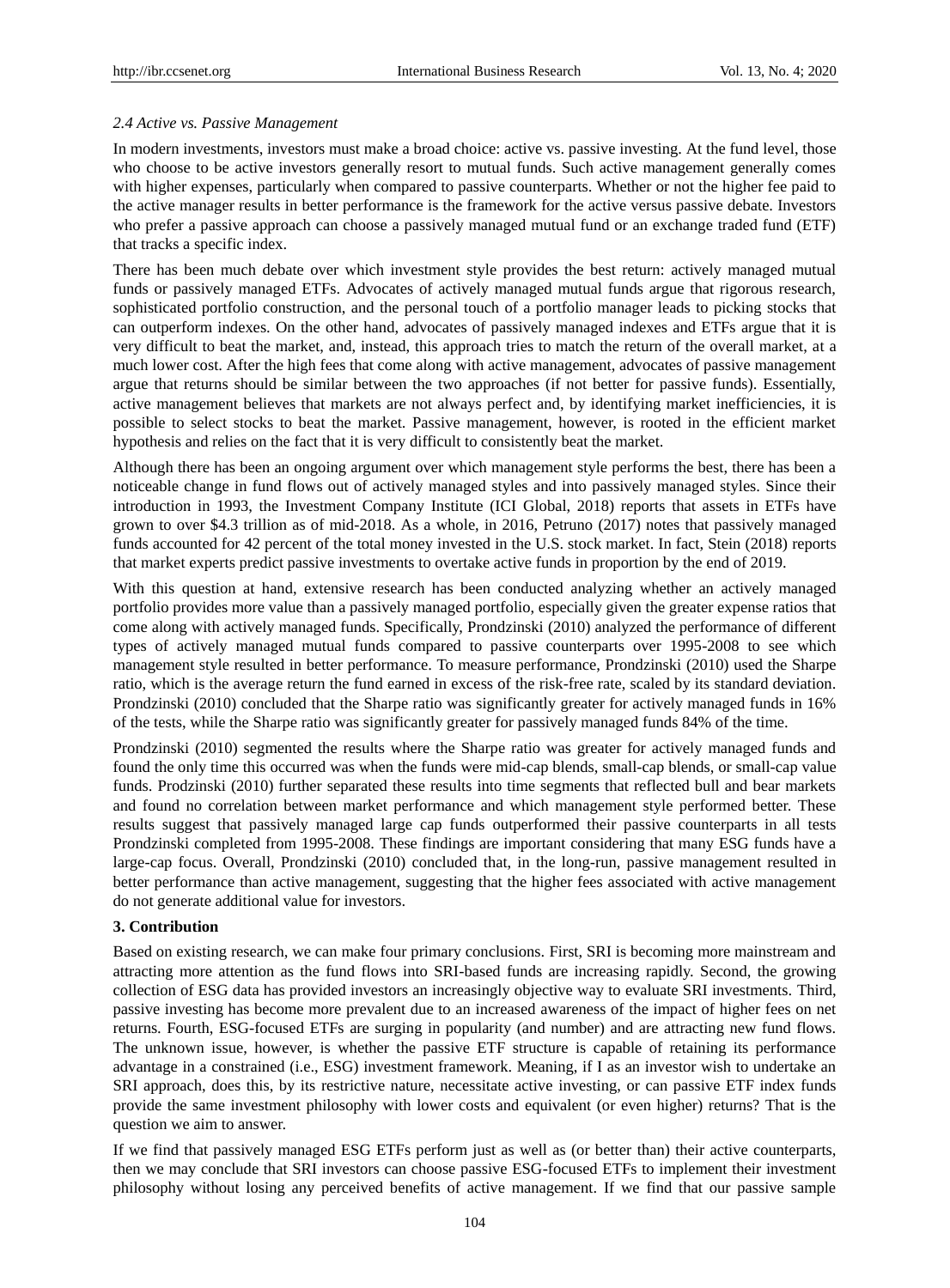underperforms, then we may suggest that SRI investing may not be suitable for passive investment products, which would be counter to more traditional broad-based investment strategies.

# **4. Research Methodology and Data**

#### *4.1 Matched Sample*

To begin the data collection process, we consolidate data from Morningstar, the U.S. Forum for Sustainable Investing, and CBOE Global Markets. To be included in the sample, we require three things: (1) that the fund actually has a stated SRI mandate, (2) that each fund has at least one year of return history to provide for a meaningful analysis, and (3) the fund has average daily trading volume above 200 shares. As a result, our final sample contains only 28 ESG-focused passively-managed ETFs. Although our sample size is quite small for typical finance area research, this number is reflective of the newness of this particular segment of the market, so we believe any preliminary results can still provide a meaningful contribution.

To match each of the respective ESG ETFs with an actively managed ESG mutual fund, we consulted the USSIF database, which provides a list of mutual funds that have a specific sustainability mandate. Additionally, a separate search in Morningstar returned another list of mutual funds that had a specific sustainability mandate. These searches resulted in 216 unique mutual funds with a sustainability mandate from which to match the ETFs. Our primary matching criteria is fund strategy (e.g., Consolidated ESG, Environmental or Social). Next, we matched the focus of the fund (e.g., World, US, International or Emerging Markets). Then we selected the mutual fund that had the closest possible style map (i.e. large-cap value, large-cap blend, large-cap growth, etc.) to the ETF. The final matching criterion was based on fund size, as measured by assets under management (AUM). Table 1 lists the final matched sample. When matching environmental ETFs to mutual funds, for example, preference was given to the sub-focus of the fund (e.g., fossil fuel free ETFs matched with a fossil fuel free mutual fund). Since our search resulted in a limited number of mutual funds that shared the same sub-focus of some ETFs, the same mutual fund was occasionally chosen as the matched fund, assuming the focus and style maps of the funds were also comparable.

| <b>Passive ETFs</b>        |                                                                                 | <b>Active Mutual Funds</b>   |                                                                       |
|----------------------------|---------------------------------------------------------------------------------|------------------------------|-----------------------------------------------------------------------|
| <b>Ticker</b>              | <b>Name</b>                                                                     | <b>Ticker</b>                | <b>Name</b>                                                           |
|                            | <b>Consolidated ESG Funds</b>                                                   |                              |                                                                       |
| <b>ESGE</b>                | iShares MSCI EM ESG Optimized                                                   | <b>SEMVX</b>                 | Hartford Schroders EM Eq A                                            |
| <b>NUEM</b>                | Nuveen ESG Emerging Markets Eq ETF                                              | <b>MMKBX</b>                 | Morgan Stanley Inst Emerging Mkts A                                   |
| <b>ESGN</b>                | Columbia Sustainable Intl Eq Inc                                                | <b>DOMAX</b>                 | Domini Impact Intl Eq A                                               |
| <b>ESGD</b>                | iShares MSCI EAGE ESG Optimized                                                 | <b>NIEAX</b>                 | Dreyfus/Newton International Equity A                                 |
| <b>NUDM</b>                | Nuveen ESG Intl Dev Mkts Eq ETF                                                 | <b>TSOHX</b>                 | TIAA-CREF Social Choice Intl Eq Advisor                               |
| <b>DSI</b>                 | iShares MSCI KLD 400 Social                                                     | <b>NWFAX</b>                 | Nationwide A                                                          |
| <b>KRMA</b>                | Global X Conscious Companies                                                    | <b>BIRIX</b>                 | <b>BlackRock Impact US Equity Instl</b>                               |
| <b>ESGS</b>                | Columbia Sustainable US Equity Inc                                              | <b>ARFFX</b>                 | <b>Ariel Focus Investor</b>                                           |
| <b>ESGU</b>                | iShares MSCI USA ESG Optimized ETF                                              | <b>WSEFX</b>                 | <b>Walden Equity</b>                                                  |
| <b>SUSA</b>                | iShares MSCI USA ESG Select ETF                                                 | <b>MUIFX</b>                 | Nationwide Institutional Service                                      |
| <b>ESG</b>                 | FlexShares STOXX U.S. ESG Impact                                                | <b>JICAX</b>                 | JPMorgan Intrepid Sustainable Equity                                  |
| <b>NUMG</b>                | Nuveen ESG Mid-Cap Growth ETF                                                   | <b>ADJEX</b>                 | Azzad EThical                                                         |
| <b>NULV</b>                | Nuveen ESG Large-Cap Value ETF                                                  | <b>ARFFX</b>                 | Ariel Focus Investor                                                  |
| <b>NULG</b>                | Nuveen ESG Large-Cap Growth ETF                                                 | <b>BAFWX</b>                 | Brown Advisory Sustainable Growth Instl                               |
| <b>NUMV</b>                | Nuveen ESG Mid-Cap Value ETF                                                    | <b>MXOAX</b>                 | Great-West Ariel Mid Cap Value Instl                                  |
| <b>NUSC</b>                | Nuveen ESG Small-Cap ETF                                                        | <b>WASOX</b>                 | Walden Small Cap Fund                                                 |
| <b>ESGF</b>                | Oppenheimer Global ESG Revenue ETF                                              | <b>DEQAX</b>                 | Dreyfus Global Equity Income Class A                                  |
| <b>ORG</b>                 | The Organics ETF                                                                | <b>HGXAX</b>                 | Hartford Global Impact A                                              |
| <b>ESGG</b>                | FlexShares STOXX Glbl ESG Impact                                                | <b>GGEAX</b>                 | Nationwide Global Sust Eq A                                           |
| <b>ESGW</b>                | Columbia Sustainable Global Eq Inc                                              | <b>TPYAX</b>                 | iShares Touchstone Premium Yield Eq                                   |
| <b>Environmental Funds</b> |                                                                                 |                              |                                                                       |
| <b>SPYX</b>                | SPDR S&P 500 Fossil Fuel Rsry Free                                              | <b>TCCHX</b>                 | TIAA-CREF Social Choice LwCrbn Eq                                     |
| <b>CHGX</b><br>LOWC        | Change Finance US LgCp Fossil Fuel Fr<br><b>MSCI ACWI Low Carbon Target ETF</b> | <b>TCCHX</b><br><b>PORIX</b> | TIAA-CREF Social Choice LwCbrn Eq<br>Trillium P21 Global Equity Instl |
| <b>CRBN</b>                | iShares MSCI ACWI LwCrbn Target ETF                                             | <b>PORIX</b>                 | Trillium P21 Global Equity Instl                                      |

Table 1. Matched Sample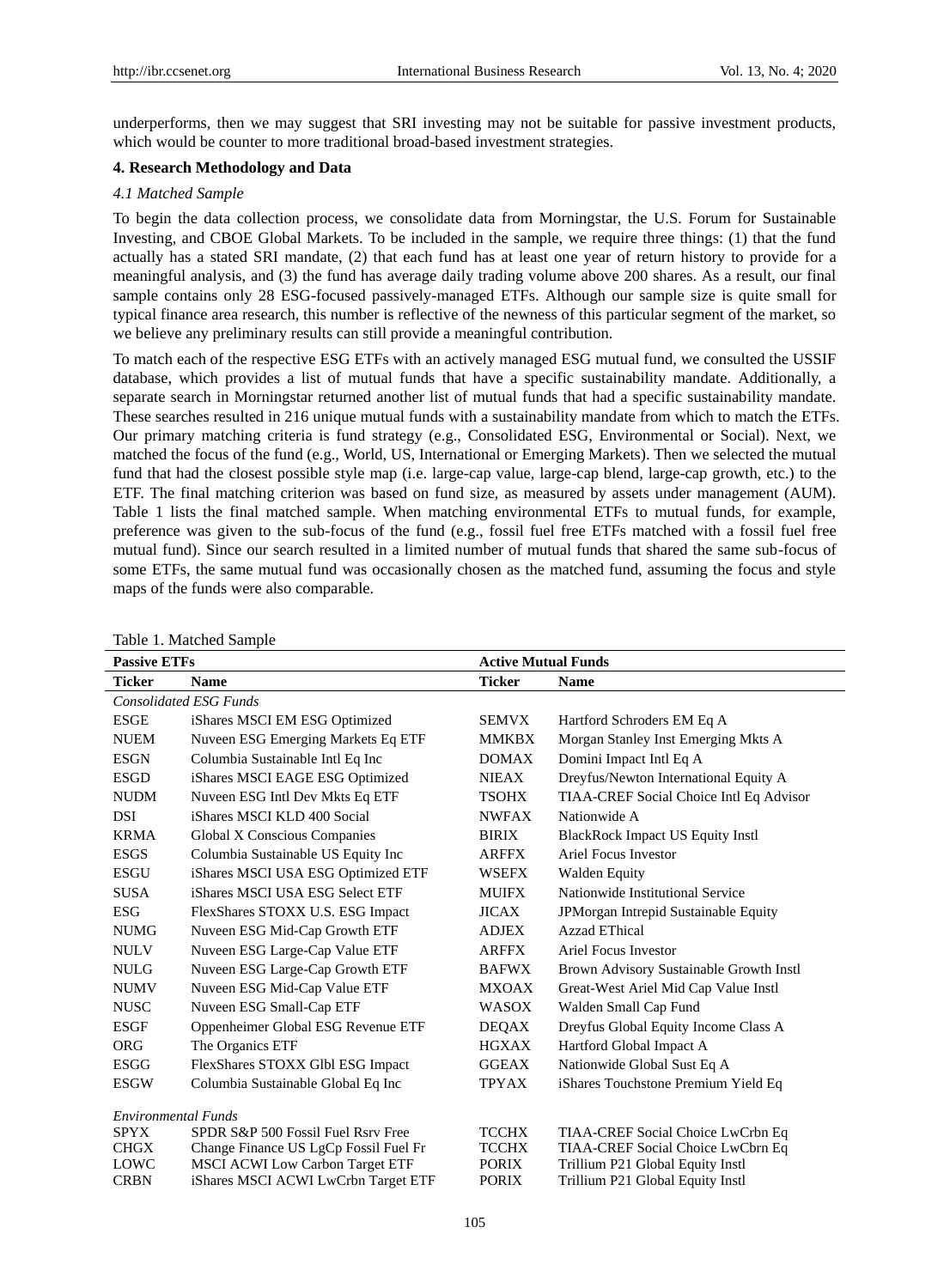| <b>EFAX</b>  | SPDR MSCI EAFE Fossil Fuel Free ETF   | <b>GCINX</b> | Green Century MSCI Intl Indx Indyl Inv         |
|--------------|---------------------------------------|--------------|------------------------------------------------|
| <b>EEMX</b>  | SPDR MSCI Em Mkts Foss Fuel Free ETF  | <b>DESIX</b> | Em Mkts Sustainability Core 1 Portfolio        |
| <b>ICLN</b>  | iShares Global Clean Energy ETF       | <b>NALFX</b> | New Alternatives A                             |
| <b>PBD</b>   | Global Clean Energy ETF               | <b>NALFX</b> | New Alternatives A                             |
| <b>PBW</b>   | WilderHill Clean Energy ETF           | <b>ALTEX</b> | <b>Firsthand Alternative Nergy</b>             |
| <b>QCLN</b>  | NASDAQ Clean Edge Energy Fund         | <b>FSLEX</b> | Fidelity Select Envir and Alt Engy Port        |
| <b>FAN</b>   | ISE Global Wind Energy Index Fund     | <b>HEOMX</b> | Hartford Environmental Opportunities A         |
| <b>TBLU</b>  | Tortoise Global Water ESG             | <b>AWTAX</b> | AllianzGI Global Water A                       |
| PIO.         | Global Water ETF                      | <b>AWTAX</b> | AllianzGI Global Water A                       |
| <b>TAN</b>   | Solar ETF                             | <b>HEOMX</b> | Hartford Environmental Opportunities A         |
| <b>ETHO</b>  | ETHO Climate Leadership ES ETF        | <b>FSLEX</b> | Fidelity Select Envir and Alt Engy Port        |
| <b>PZD</b>   | <b>Invesco Cleantech ETF</b>          | <b>AWTAX</b> | AllianzGI Global Water A                       |
| <b>GRID</b>  | NASDAO Clean<br>Edge<br>Grid<br>Smart | <b>HEOMX</b> | Hartford Environmental Opportunities A         |
|              | Infrastructure Index Fund             |              |                                                |
| <b>GEX</b>   | Vectors Global Alternative Energy     | <b>ALTEX</b> | <b>Firsthand Alternative Energy</b>            |
|              |                                       |              |                                                |
| Social Funds |                                       |              |                                                |
| <b>SHE</b>   | SPDR SSGA Gender Diversity ETF        | <b>GWILX</b> | Glenmede Women in Leadership US Eq             |
| <b>CATH</b>  | S&P 500 Catholic Values ETF           | <b>AOEIX</b> | <b>LKCM Aquinas Catholic Equity</b>            |
| <b>EQLT</b>  | Workplace Equality ETF                | TICHX        | TIAA-CREF Social Choice Eq Advisor             |
| BIBL         | Inspire 100 ETF                       | <b>AQEIX</b> | <b>LKCM</b> Aquinas Catholic Equity            |
| <b>BLES</b>  | Inspire Global Hope ETF               | <b>VCSOX</b> | <b>VALIC Company 1 Global Social Awareness</b> |

#### *4.2 Summary Statistics*

With our ETFs and mutual funds identified, we gathered key data, including total AUM, sustainability (i.e., ESG) score, the fund's inception date, the category of the fund (equity or bond), the sub-category (if the fund primarily invested in international holdings, domestic holdings, or a combination), a reported expense ratio for the ETF, daily trading volume, and both one- and two-year historical returns (the latter of which is the longest time available to create a usable sample size).

We examine the period July 1, 2016 through June 30, 2018. Using the data collected, we calculate typical risk and return metrics such as beta, alpha, and Sharpe ratio. In addition, we specifically calculate the difference in metrics between the ESG-focused ETFs and their matched actively managed mutual funds. See Table 2 for a detailed list and description of each metric and Table 3 for basic summary statistics across the entire sample.

| <b>Metric</b>     | <b>Definition</b>                                                                                             |
|-------------------|---------------------------------------------------------------------------------------------------------------|
| <b>DiffRet</b>    | The difference in average daily return between the passive ETF and its active counterpart. A positive value   |
|                   | is indicative of outperformance.                                                                              |
| DiffDev           | The difference in the standard deviation of the daily returns between the passive ETF and its active          |
|                   | counterpart.                                                                                                  |
| <b>Beta</b>       | A measure of systematic risk, which we calculate for the ETF relative to its matched mutual fund. A value     |
|                   | below 1 indicates the ETF has less systematic risk than its matched counterpart.                              |
| Alpha             | Jensen's alpha, calculated by regressing daily returns of the passive ETF against the returns of its active   |
|                   | counterpart (i.e., the index). Alpha represents the intercept from this regression. A positive value is       |
|                   | indicative of ETF outperformance.                                                                             |
| <b>DiffSharpe</b> | The difference between the Sharpe ratio of the passive ETF and its active counterpart. The Sharpe ratio is    |
|                   | calculated as average return divided by standard deviation. A positive value is indicative of                 |
|                   | outperformance.                                                                                               |
| DiffTreynor       | The difference between the Treynor ratio of the passive ETF and its active counterpart. The Treynor ratio     |
|                   | is calculated as average return divided by the fund's beta. A positive value is indicative of outperformance. |

Table 3. Summary Statistics Full Sample

|                    | Mean     | Std. Dev. | t-stat     |
|--------------------|----------|-----------|------------|
| ExpDiff            | $-0.64%$ | 0.44%     | $-7.59***$ |
| Volume             | 22,480   | 40.151    | $2.96***$  |
| DifflyRet          | $0.00\%$ | 0.00%     | 1.15       |
| Diff2yRet          | 0.00%    | 0.00%     | $-0.00$    |
| DifflyDev          | $0.00\%$ | $0.00\%$  | $3.36***$  |
| Diff2yDev          | 0.01%    | 0.03%     | 1.19       |
| <b>Betaly</b>      | 0.83     | 0.26      | $16.58***$ |
| Beta <sub>2y</sub> | 0.88     | 0.23      | $16.72***$ |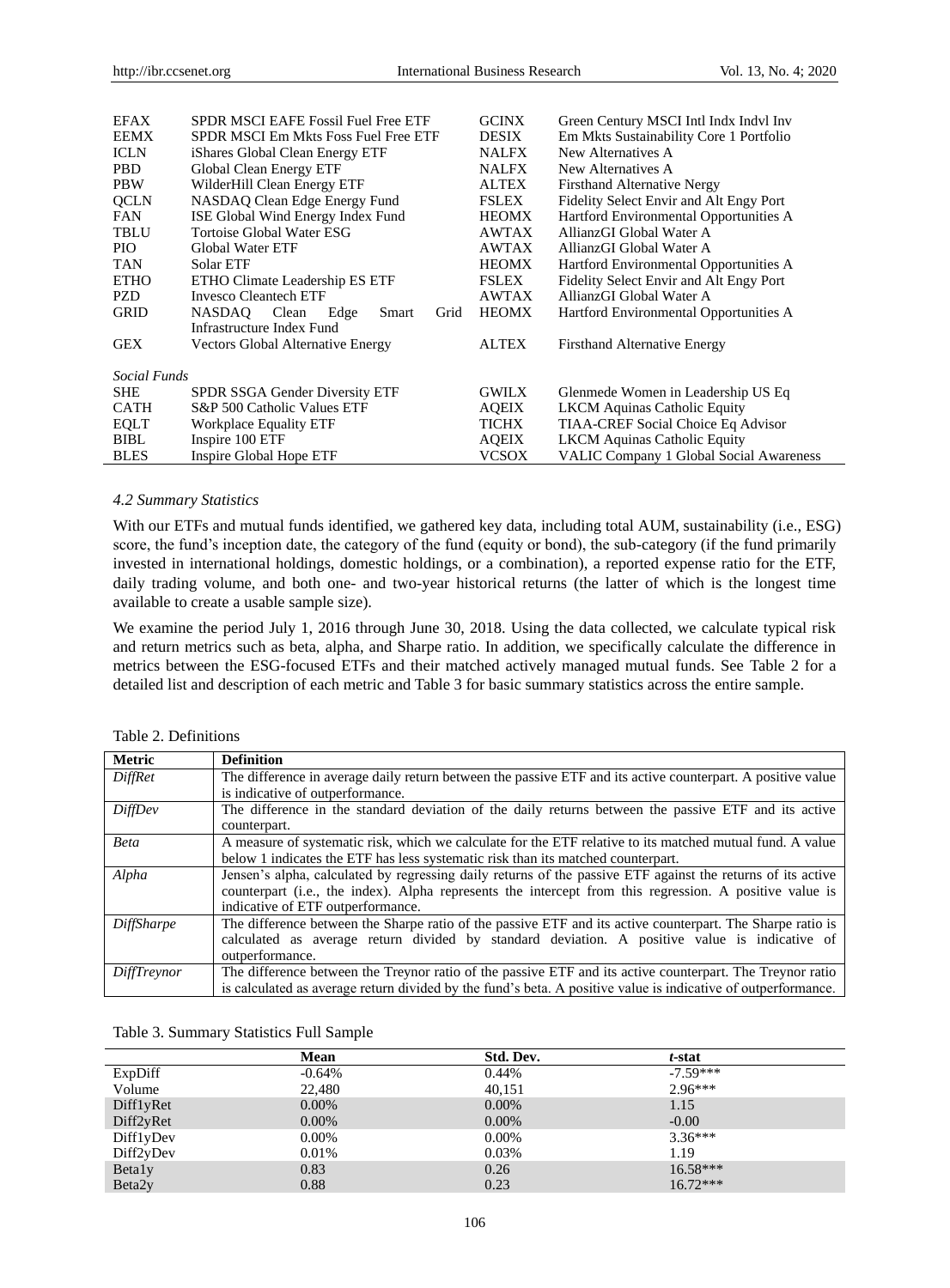| http://ibr.ccsenet.org | <b>International Business Research</b> |          |      | Vol. 13, No. 4: 2020 |
|------------------------|----------------------------------------|----------|------|----------------------|
|                        |                                        |          |      |                      |
| Alphaly                | 0.00%                                  | $0.00\%$ | 1.60 |                      |
| Alpha2y                | $0.00\%$                               | $0.00\%$ | 1.48 |                      |
| DifflySharpe           | 0.00                                   | 0.05     | 0.26 |                      |
| Diff2ySharpe           | 0.00                                   | 0.04     | 0.44 |                      |
| DifflyTreynor          | 0.02                                   | 0.10     | 1.65 |                      |
| Diff2yTreynor          | 0.00                                   | 0.07     | 0.28 |                      |

*Note*: *ExpDiff* is the difference in expense ratio between the ETF and mutual fund, and *Volume* is average daily trading volume of the ETF. All other variables are as previously defined. For observations involving one year, n=28; and for two years, n=19. *t*-statistics are for a simple test of the mean being different from zero. \*indicates significance of at least the 10% level; \*\*indicates significance of at least the 5% level; \*\*\*indicates significance of at least the 1% level

The first column in Table 3 reports the mean for each variable (by time period: 1-year or 2-year, where applicable); the second column provides the standard deviations; and the final column provides the results of a simple t-test of the mean being different from zero. Consistent with our expectations, the average expense ratio for our sample of ETFs is, on average, 0.64 percent lower as compared to the matched sample of mutual funds. Based on previous research, we would expect the return difference to be positive, particularly given the lower expense ratio for the ETFs. However, we find no difference in returns, which may suggest some tangential benefit from active management – i.e., we infer that the cost advantage of the ETF is essentially offset by the benefit of active management within the constrained SRI framework.

Recall for Beta and Alpha that we calculate the metrics by comparing the returns of the ETF to the return of the matched mutual fund. Thus, a beta below 1 indicates that, on average, the ETFs have lower relative risk. While the alpha is significantly positive, the values are so small as to be economically irrelevant. For the Sharpe and Treynor ratios, we find that the ETFs generally have similar risk-adjusted performance. Taken as a whole, we can initially conclude that ETFs, as expected, have lower expense ratios, but performance is insignificantly different. Thus, in contrast to most other areas, it seems that passive investing, in the aggregate, is just as good as active, but not much better. So, a socially responsible investor could likely follow either approach and generate a similar return outcome.

# **5. Results**

# *5.1 Segmented by Characteristic*

Since environmental funds make up roughly half of the ETFs in our sample, we segmented our data and evaluated environmental funds against the rest of the sample. We report the results of this analysis in Table 4. Recall that we limit our sample to funds with two-year returns available. Much of this is due to data availability, but it is partially a function of the fact that environmental funds are generally older, so any focus on three-year data would have resulted in the sample being almost exclusively environmental funds.

We find that environmental funds, on average, have a significantly higher expense ratio. We also find that environmental funds, on average, tend to have a higher beta. Across the other variables, we found no differences in performance metrics of environmental versus non-environmental funds.

|                     |                          |                      | Diff test  |
|---------------------|--------------------------|----------------------|------------|
|                     | <b>Non-Environmental</b> | <b>Environmental</b> | t-stat     |
| Environmental       | 50%                      | 50%                  |            |
| Expense             | 0.38%                    | 0.55%                | $-2.52**$  |
| Volume              | 13,023                   | 31,933               | $-1.26$    |
| DifflyRet           | 0.00%                    | 0.00%                | $-0.97$    |
| Diff2yRet           | $-0.00\%$                | $0.00\%$             | $-1.24$    |
| DifflyDev           | 0.00%                    | 0.00%                | $-0.98$    |
| Diff2yDev           | 0.00%                    | 0.01%                | $-1.17$    |
| <b>Betaly</b>       | 0.70                     | 0.96                 | $-2.94***$ |
| Beta <sub>2y</sub>  | 0.71                     | 0.95                 | $-1.45$    |
| Alphaly             | 0.00%                    | 0.00%                | $-1.13$    |
| Alpha <sub>2y</sub> | 0.00%                    | 0.00%                | 1.27       |
| DifflySharpe        | $-0.01$                  | 0.01                 | $-0.91$    |
| Diff2ySharpe        | $-0.01$                  | 0.01                 | $-1.18$    |
| DifflyTreynor       | 0.06                     | 0.00                 | 1.48       |
| Diff2yTreynor       | 0.02                     | 0.00                 | 0.62       |

Table 4. Statistics Segmented by Environmental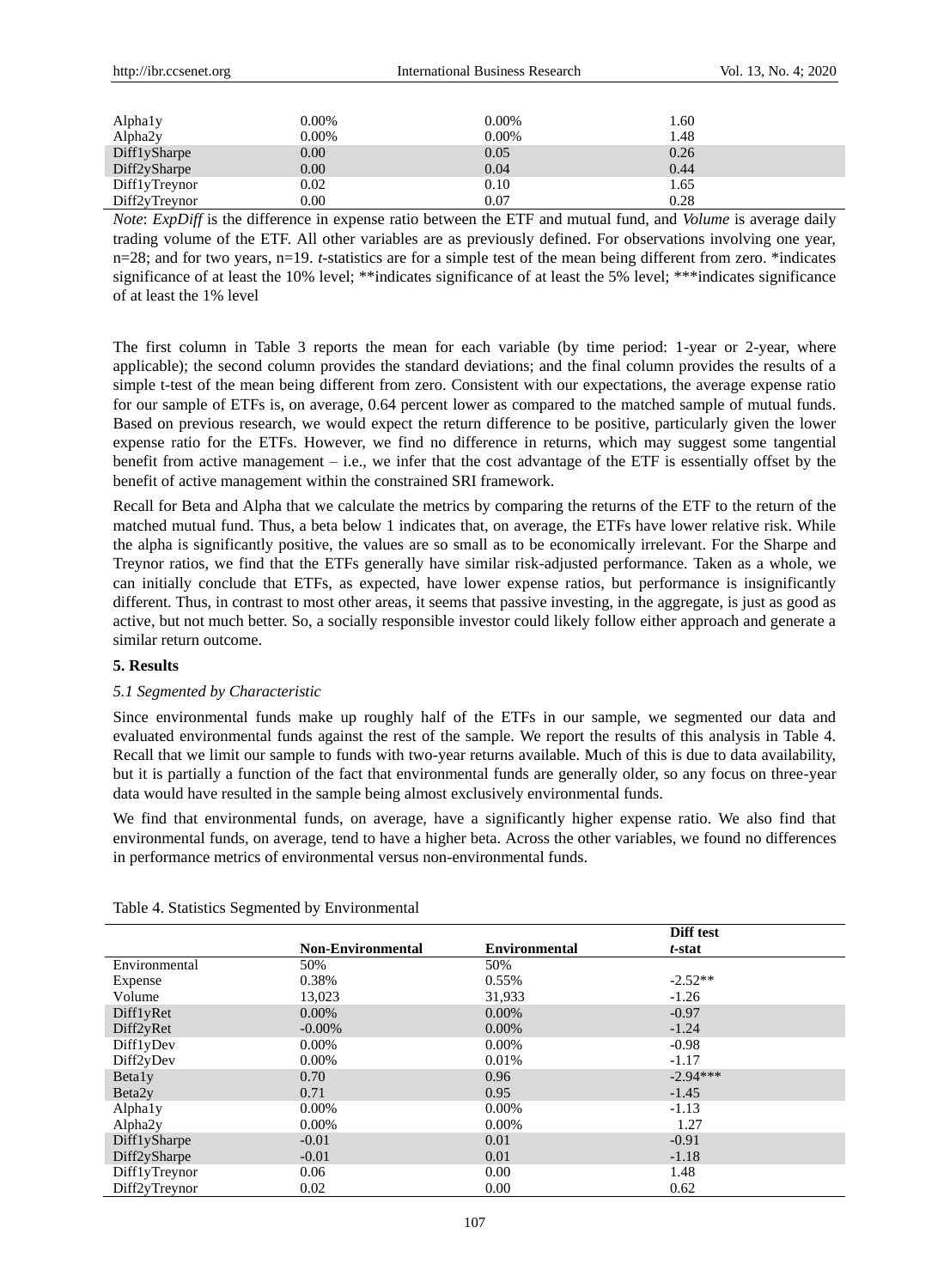*Note*: All variables are as previously defined. For observations involving one year, n=14 for both; and for two years, n=14 for environmental and n=5 for non-environmental. *t*-statistics are from a difference test of the means for environmental and non-environmental ETFs. When the p-value is greater than 0.05, the pooled (equal variance) t-value is reported. When the p-value is less than 0.05 the Satterthwaite (unequal variance) t-value is reported. \*indicates significance of at least the 10% level; \*\*indicates significance of at least the 5% level; \*\*\*indicates significance of at least the 1% level

Since various studies (Hanouna, Agarwal & Moussawi, 2017) have found that increased trading volume can impact fund performance and liquidity, as well as reduce trading costs, we examine this possibility by segmenting our sample based on trading volume at or below median (Low Volume) and those funds with above median trading volume (High Volume). We report these results in Table 5. We find that environmental funds, on average, have higher trading volume, likely due to their older age. We also find that higher volume funds have larger betas, but this is likely due to the overlapping influence of the environmental funds. We will control for this in the multivariate analysis in the next section. Otherwise, we did not find any performance metrics that were significantly different between the two samples.

|                    |                   |                    | Diff test  |  |
|--------------------|-------------------|--------------------|------------|--|
|                    | <b>Low Volume</b> | <b>High Volume</b> | t-stat     |  |
| Environmental      | 29%               | 71%                | $-2.42**$  |  |
| Expense            | 0.45%             | 0.47%              | $-0.34$    |  |
| Volume             | 3,175             | 41,784             | $-2.86***$ |  |
| DifflyRet          | $0.00\%$          | $0.00\%$           | $-0.49$    |  |
| Diff2yRet          | $-0.00\%$         | 0.00%              | $-0.00$    |  |
| DifflyDev          | 0.00%             | 0.00%              | $-0.86$    |  |
| Diff2yDev          | 0.00%             | 0.01%              | $-1.09$    |  |
| Betaly             | 0.66              | 1.00               | $-4.37***$ |  |
| Beta <sub>2y</sub> | 0.71              | 0.98               | $-2.27*$   |  |
| Alphaly            | 0.00%             | 0.00%              | $-0.94$    |  |
| Alpha2y            | 0.00%             | 0.00%              | 0.53       |  |
| DifflySharpe       | 0.01              | $-0.00$            | 0.51       |  |
| Diff2ySharpe       | 0.02              | $-0.00$            | 0.67       |  |
| DifflyTreynor      | 0.05              | 0.01               | 1.06       |  |
| Diff2yTreynor      | 0.02              | $-0.00$            | 0.96       |  |

Table 5. Statistics Segmented by Volume

*Note*: All variables are as previously defined. For observations involving one year, n=14 for both; and for two years, n=7 for low volume and n=12 for high volume. *t*-statistics are from a difference test of the means for ESG ETFs with high volume and low volume. When the p-value is greater than 0.05 the pooled (equal variance) t-value is reported. When the p-value is less than 0.05 the Satterthwaite (unequal variance) t-value is reported. \*indicates significance of at least the 10% level; \*\*indicates significance of at least the 5% level; \*\*\*indicates significance of at least the 1% level

Prior research (Nanigian, 2016) documents the negative impact that expenses have on performance. Therefore, we control for this potential impact by segmenting our sample by those at or below the median expense ratio (Low Expense) and those with an above median expense ratio (High Expense). We report these results in Table 6. Similar to above, we find that environmental funds make up the majority of the high expense category. Thus, any differences may be skewed. With that in mind, we find that high expense funds have a higher beta in each time period examined. Across the other metrics, we find little difference.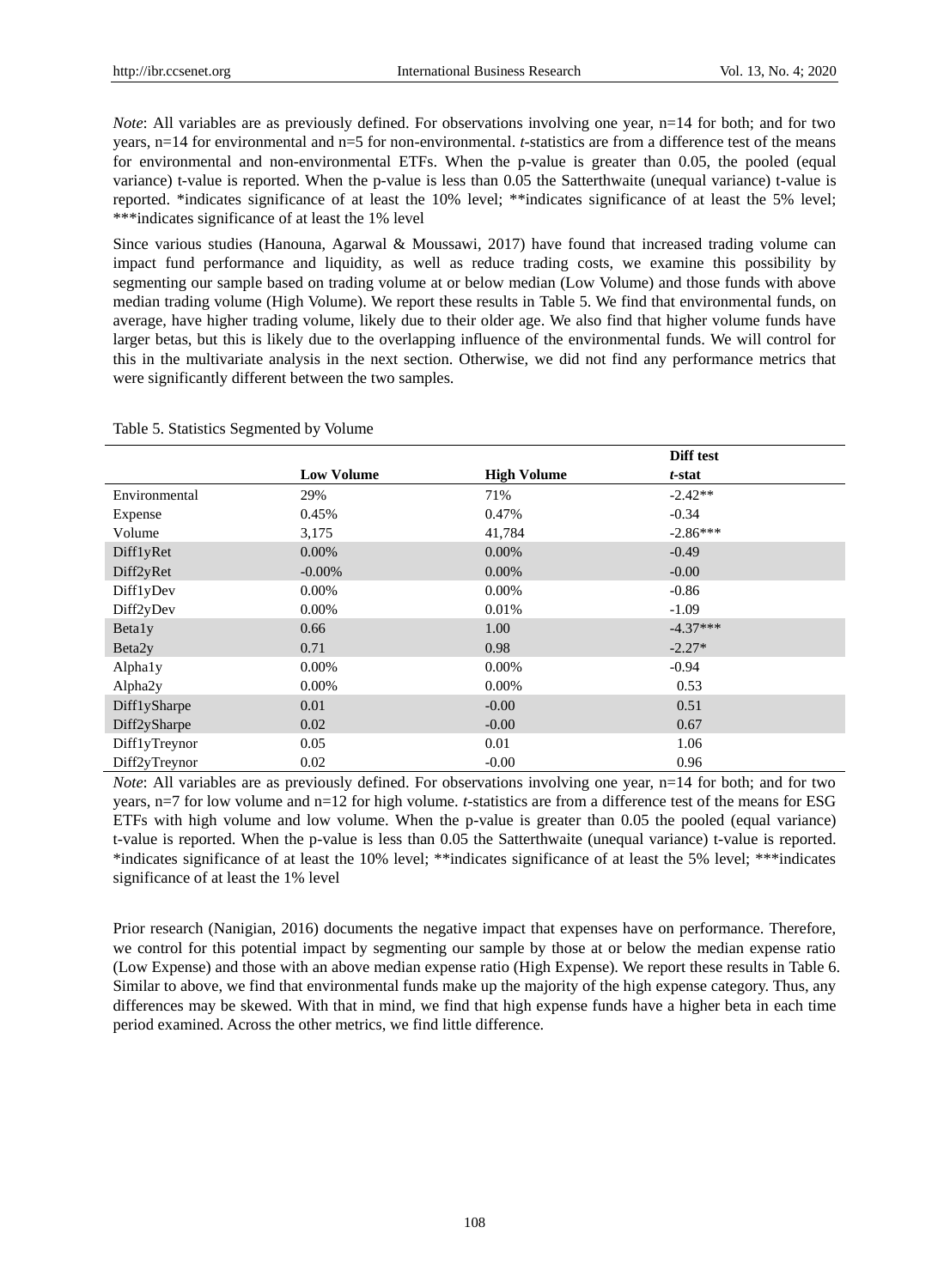|                     |                    |                     | Diff test  |
|---------------------|--------------------|---------------------|------------|
|                     | <b>Low Expense</b> | <b>High Expense</b> | t-stat     |
| Environmental       | 20%                | 85%                 | $-4.30***$ |
| Expense             | 0.31%              | 0.64%               | $-8.52***$ |
| Volume              | 13,788             | 32,509              | $-1.17$    |
| DifflyRet           | $0.00\%$           | $0.00\%$            | $-0.84$    |
| Diff2yRet           | $-0.00\%$          | 0.00%               | $-1.51$    |
| Diff1yDev           | $0.00\%$           | $0.00\%$            | $-2.46*$   |
| Diff2yDev           | 0.00%              | 0.01%               | $-1.19$    |
| <b>Betaly</b>       | 0.74               | 0.93                | $-2.16**$  |
| Beta <sub>2y</sub>  | 0.76               | 0.95                | $-1.94*$   |
| Alphaly             | $0.00\%$           | $0.00\%$            | 0.77       |
| Alpha <sub>2y</sub> | $0.00\%$           | $0.00\%$            | 1.08       |
| Diff1ySharpe        | $-0.00$            | 0.01                | $-0.52$    |
| Diff2ySharpe        | $-0.01$            | 0.01                | $-0.93$    |
| DifflyTreynor       | 0.05               | 0.01                | 1.36       |
| Diff2yTreynor       | 0.01               | 0.00                | 0.47       |

#### Table 6. Statistics Segmented by Expense

*Note*: All variables are as previously defined. For observations involving one year, n=15 for low expense and n=13 for high expense; For observations for two years, n=7 for low expense and n=12 for high expense. *t*-statistics are from a difference test of the means for ESG ETFs with high expense ratios and low expense ratios. When the p-value is greater than 0.05 the pooled (equal variance) t-value is reported. When the p-value is less than 0.05 the Satterthwaite (unequal variance) t-value is reported. \*indicates significance of at least the 10% level; \*\*indicates significance of at least the 5% level; \*\*\*indicates significance of at least the 1% level

#### *5.2 Regression Results*

To control for the potentially overlapping influences identified above, we turn to a multiple regression framework. In particular, we run a series of regressions where the dependent variable is each of the respective performance variable (Diff1yRet, Alpha1y, etc.). The independent variables are binary variables that represent whether a particular ETF is environmental (1) or not (0); low (0) or high (1) expense; and low (0) or high (1) volume. The model is as follows:

$$
Depi = \alpha + \beta_1 Environmental + \beta_2 High Explore
$$
  
(1)

We report the results of these regressions in the various panels in Table 7. Each column represents the results of a different regression, with coefficient estimates (and associated *t*-statistics) reported.

Across the regressions, the most notable finding is the lack of any consistent significance. When controlling for all the factors, the only significant findings are that high expense funds have higher deviations and lower (1-year) alphas, and that higher volume funds have higher betas. With regard to all other areas, the results are insignificant, suggesting little difference between using ETFs and actively managed funds to invest based on an SRI philosophy. As a robustness test, we replaced the high expense independent variable with an expense difference variable, which was calculated as the expense ratio of the ETF subtracted from the expense ratio of its matched ESG mutual fund. Further, we also examined tracking error and the information ratio as additional measures of performance. In all cases, our results remained robust.

Table 7. Regressions

|                     | DifflyRet | Diff2yRet |
|---------------------|-----------|-----------|
| Intercept           | $-0.00$   | $-0.00$   |
|                     | $(-0.72)$ | $(-1.09)$ |
| Environmental       | 0.00      | 0.00      |
|                     | (0.38)    | (0.45)    |
|                     |           |           |
| HighExpense         | 0.00      | 0.00      |
|                     | (0.70)    | (1.19)    |
| HighVolume          | 0.00      | $-0.00$   |
|                     | (0.40)    | $(-0.28)$ |
| n                   | 19        | 19        |
| Adj. $\mathbb{R}^2$ | $-.0804$  | .0032     |
|                     |           |           |

|  |  | Panel A: Return Differences Regressions |  |  |
|--|--|-----------------------------------------|--|--|
|--|--|-----------------------------------------|--|--|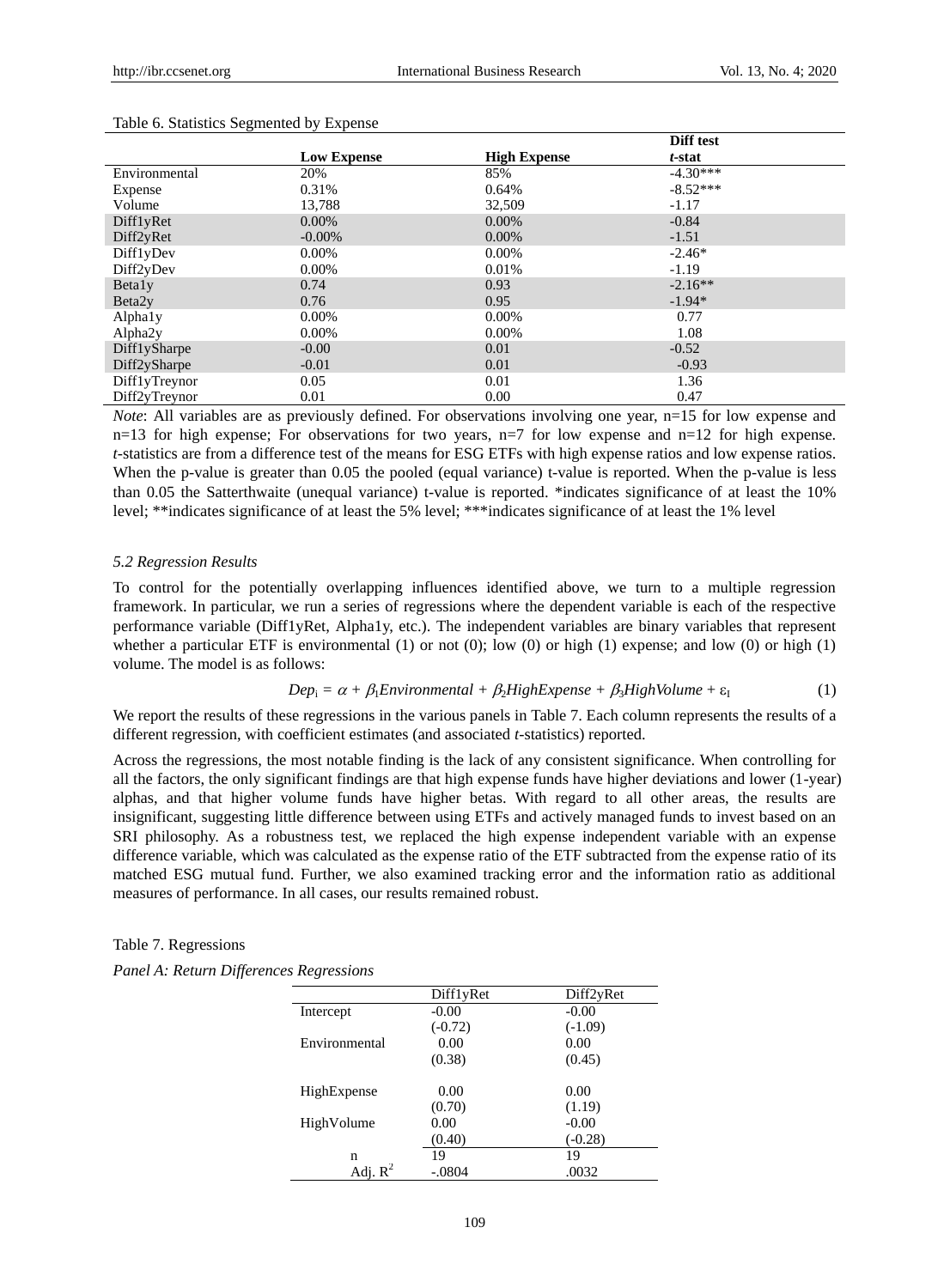|                                    | Diff1yDev       | Diff2yDev          |
|------------------------------------|-----------------|--------------------|
| Intercept                          | 0.00            | $-0.01$            |
|                                    | $(-0.96)$       | $(-0.40)$          |
| Environmental                      | 0.00            | 0.00               |
|                                    | (0.11)          | (0.04)             |
| HighExpense                        | 0.00            | 0.01               |
|                                    | $(1.92*)$       | (0.64)             |
| HighVolume                         | 0.00            | 0.01               |
|                                    | (1.47)          | (0.67)             |
| n                                  | 19              | 19                 |
| Adj. $R^2$                         | .2390           | $-.1028$           |
| Panel C: Alpha Regressions         |                 |                    |
|                                    |                 |                    |
| Intercept                          | Alphaly<br>0.00 | Alpha2y            |
|                                    |                 | 0.00               |
| Environmental                      | (0.33)          | $(2.60**)$         |
|                                    | 0.00            | $-0.00$            |
|                                    | (1.41)          | $(-1.24)$          |
| HighExpense                        | $-0.00$         | $-0.00$            |
|                                    | $(-1.81*)$      | $(-0.38)$          |
| HighVolume                         | 0.00            | $-0.00$            |
|                                    | (0.49)          | $(-0.06)$          |
| n                                  | 19              | 19                 |
| Adj. $R^2$                         | .0622           | .0181              |
| Panel D: Beta Regressions          |                 |                    |
|                                    | <b>Betaly</b>   | Beta <sub>2y</sub> |
| Intercept                          | 0.63            | 0.59               |
|                                    | $(6.17***)$     | $(6.46***)$        |
| Environmental                      | 0.09            | 0.09               |
|                                    | (0.72)          | (0.74)             |
| HighExpense                        | 0.11            | 0.13               |
|                                    | (0.96)          | (1.32)             |
| HighVolume                         | 0.21            | 0.23               |
|                                    | $(2.13**)$      | $(2.59**)$         |
|                                    |                 |                    |
| n                                  | 19              | 19                 |
|                                    |                 |                    |
| Adj. $R^2$                         | .2737           | .3870              |
| Panel E: Sharpe Ratio Regressions  |                 |                    |
|                                    | Diff1ySharpe    | Diff2ySharpe       |
| Intercept                          | 0.00            | $-0.00$            |
|                                    | (0.05)          | $(-0.03)$          |
| Environmental                      | 0.02            | 0.02               |
|                                    |                 |                    |
| HighExpense                        | (0.61)          | (0.70)             |
|                                    | $0.01\,$        | 0.01               |
|                                    | (0.23)          | (0.29)             |
| HighVolume                         | $-0.03$         | $-0.02$            |
|                                    | $(-0.96)$       | $(-1.04)$          |
| n                                  | 19              | 19                 |
| Adj. $R^2$                         | $-.0981$        | $-.0741$           |
| Panel F: Treynor Ratio Regressions |                 |                    |
|                                    | DifflyTreynor   | Diff2yTreynor      |
| Intercept                          | 0.11            | 0.03               |
|                                    | $(1.83*)$       | (0.69)             |
| Environmental                      | $-0.07$         | $-0.00$            |
|                                    | $(-0.89)$       | $(-0.02)$          |
| HighExpense                        | $-0.03$         | $-0.01$            |
|                                    | $(-0.47)$       | $(-0.22)$          |
| HighVolume                         | $-0.02$         | $-0.02$            |
|                                    | $(-0.32)$       | $(-0.63)$          |
| n                                  | 19              | 19                 |
| Adj. $R^2$                         | $-.0274$        | $-.1573$           |
|                                    |                 |                    |

# *Panel B: Standard Deviation Differences Regressions*

*Note:* \*indicates significance of at least the 10% level; \*\*indicates significance of at least the 5% level; and \*\*\*indicates significance of at least the 1% level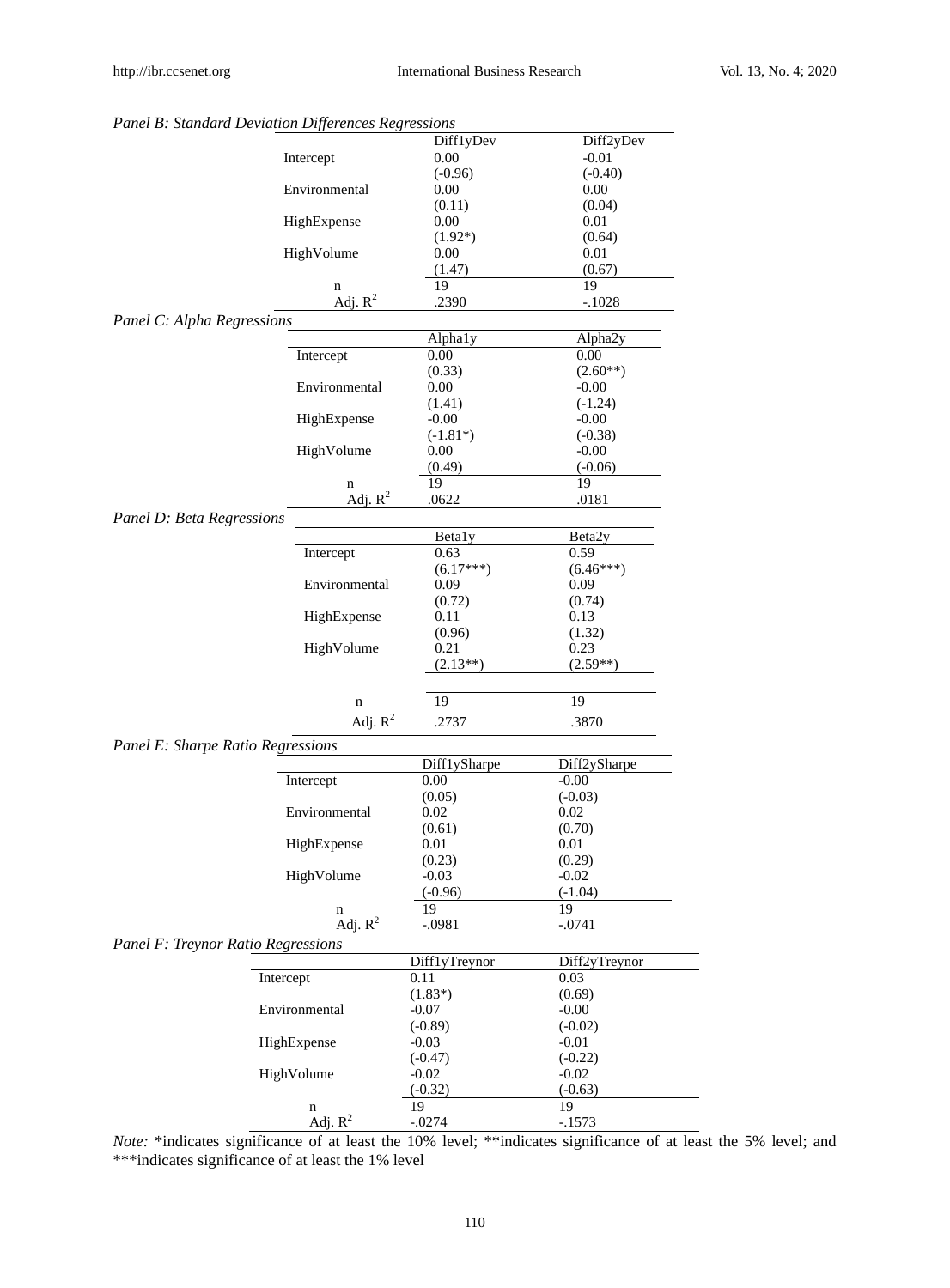#### **6. Conclusion**

SRI is becoming a mainstream part of the investment world, particularly for younger investors. The number of funds is quickly growing, both on the active and passive side. With the debate surrounding which approach is more effective, it is important for investors to determine how best to implement this strategy. What we know from prior research can be summarized in two key points. First, SRI investors do not sacrifice performance relative to more traditional, unconstrained investment strategies. Second, passively managed investments tend to outperform active investments.

What we didn't know, at least prior to this research, is whether social investors could implement their SRI constraints within a passive framework. To examine this issue, we examine a set of 28 ESG-focused ETFs and compare them to a matched sample of ESG actively managed mutual funds. While this is a small set, it is the largest we could create based on the newness of this area and the relative lack of supporting data. We find that the passive ETFs, as expected, have a lower expense ratio; however, they have about the same performance metrics as their active counterparts. These findings seem to imply two key takeaways. First, social investors appear to have the same choice as more traditional investors  $-$  i.e., they are able to choose either low-cost ETFs or active management to employ their investment strategy. Second, however, the typical outperformance we see with passive management is non-existent. Thus, employing SRI practices does seem to benefit from some degree of active management. Taken together, our findings suggest that SRI investors could follow either an active or passive approach and expect to earn similar risk-adjusted returns, with the apparent cost advantage of the ETFs offsetting the active benefit within the SRI investment structure.

Although we believe this study makes a significant contribution, we readily admit that the small sample size and return history suggest taking any results with caution. Moving forward, we encourage researchers to revisit this area as more funds and a longer time horizon are available, particularly examining the returns in a time-series (e.g., Fama & French, 1993) framework.

# **References**

- Amel-Zaded, A., & Serafeim, G. (2018). Why and how investors use ESG information: Evidence from a global survey. *Financial Analysts Journal, 74*(3), 87-103. https://doi.org/10.2469/faj.v74.n3.2
- Bowen, H. R. (1953). *Social Responsibilities of the Businessmen*. New York, NY: Harper.
- Clark, G. L., & Viehs, M. (2014). The implications of corporate social responsibility for investors: An overview and Evaluation of the Existing CSR Literature. *SSRN Electronic Journal.* https://doi.org/10.2139/ssrn.2481877
- Dolvin, S., Fulkerson, J., & Krukover, A. (2019). Do "good guys" finish last? The relationship between morningstar sustainability ratings and mutual fund performance*. Journal of Investing, 28*(2), 77-91.
- Epstein, E. M. (1989). Business ethics, corporate good citizenship and the corporate social policy process: A view from the United States. *Journal of Business Ethics, 8*(8), 583-595. https://doi.org/10.1007/BF00383027
- Fama, E., & French, K. (1993). Common risk factors in returns on stocks and bonds. *Journal of Financial Economics*, *33*(1), 3-56. https://doi.org/10.1016/0304-405X(93)90023-5
- Freeman, R., & Mcvea, J. (2000). A Stakeholder Approach to Strategic Management. *SSRN Electronic Journal.* https://doi.org/10.2139/ssrn.263511
- Friede, G., Busch, T., & Bassen, A. (2015). ESG and financial performance: aggregated evidence from more than 2000 empirical studies. *Journal of Sustainable Investment, 5*(4), 210-233. https://doi.org/10.1080/20430795.2015.1118917
- Friedman, F. (1970, September 13). A Friednzan Doctrine. *The New York Times.*
- Fulton, M., Kahn, B., & Sharples, C. (2013). Sustainable investing: Establishing long-term value and performance. *Deutsche Bank Group. SSRN Electronic Journal.* https://doi.org/10.2139/ssrn.2222740
- Ghoul, S., Guedhami, O., Kwok, C., & Mishra, D. (2011). Does corporate social responsibility affect the cost of capital? *Journal of Banking & Finance, 35*(9), 2388-2406. https://doi.org/10.1016/j.jbankfin.2011.02.007
- Goss, A., & Roberts, G. S. (2011). The impact of corporate social responsibility on the cost of bank loans. *Journal of Banking & Finance, 35*(7), 1794-1810. https://doi.org/10.1016/j.jbankfin.2010.12.002
- Governance & Accountability Institute. (2018). *FLASH REPORT: 85% of S&P 500 Index Companies Publish Sustainability Reports in 2017.* Governance & Accountability Institute, Inc. Retrieved from